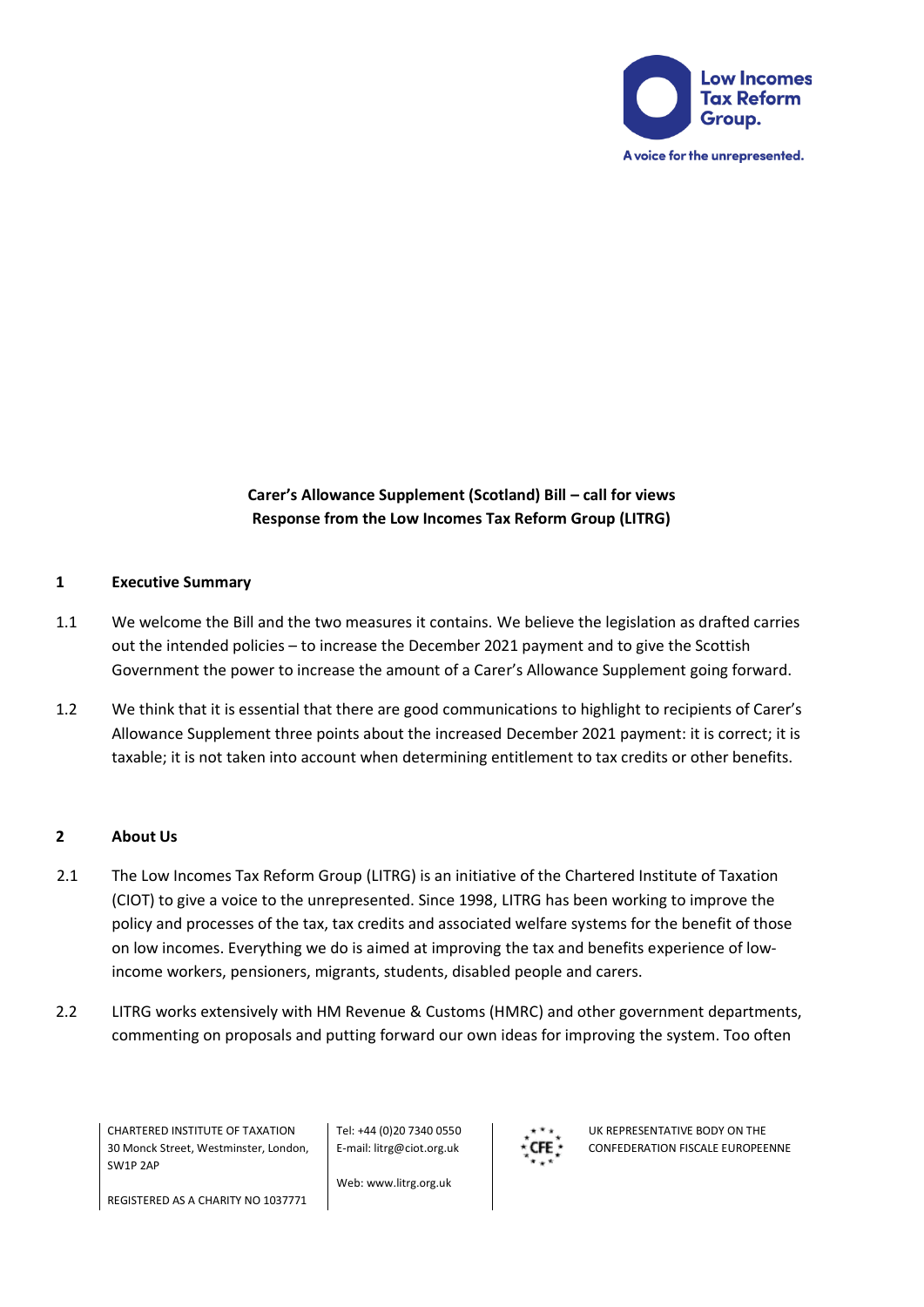the tax and related welfare laws and administrative systems are not designed with the low-income user in mind and this often makes life difficult for those we try to help.

2.3 The CIOT is a charity and the leading professional body in the United Kingdom concerned solely with taxation. The CIOT's primary purpose is to promote education and study of the administration and practice of taxation. One of the key aims is to achieve a better, more efficient, tax system for all affected by it – taxpayers, advisers and the authorities.

#### **3 Introduction**

- 3.1 LITRG welcomes the opportunity to respond to the call for views on the Carer's Allowance Supplement (Scotland) Bill published by the Social Justice and Social Security Committee of the Scottish Parliament.
- 3.2 Under the provisions of the Bill, the Carer's Allowance Supplement paid in December 2021 would be doubled. This payment will cover the period from 1 October 2021 to 31 March 2022. The normal amount of Carer's Allowance Supplement due in December 2021 is £231.40; this would be doubled to £462.80. Individuals in receipt of Carer's Allowance on 11 October 2021 will receive the December 2021 Carer's Allowance Supplement payment. In addition, the Bill will give the Scottish Government the ability to increase the amount of a Carer's Allowance Supplement going forward by regulations under the affirmative procedure.
- 3.3 This follows the Coronavirus (Scotland) (No. 2) Act 2020, which provided a double payment of Carer's Allowance Supplement in June 2020, which covered the period from 1 April to 30 September 2020.

### **4 What are your views on the increased payment of the Carer's Allowance Supplement?**

- 4.1 Section 1 of the Bill amends section 81 of the Social Security (Scotland) Act 2018, to add an additional £231.40 to awards of Carer's Allowance Supplement for the period from 1 October 2021 to 31 March 2022. Section 2 of the Bill amends section 81 of the Social Security (Scotland) Act 2018 such that going forward the Scottish Government will be able to increase the amount of a Carer's Allowance Supplement by regulations under the affirmative procedure. We believe the legislation as drafted carries out these policies.
- 4.2 We welcome this Bill and the increased payment of the Carer's Allowance Supplement. Overall, we agree with the rationale for the measures as set out in the Policy Memorandum to the Bill, based on the following points. In order to be in receipt of Carer's Allowance Supplement, individuals must be in receipt Carer's Allowance. This is only payable to those who carry out 35 hours or more of caring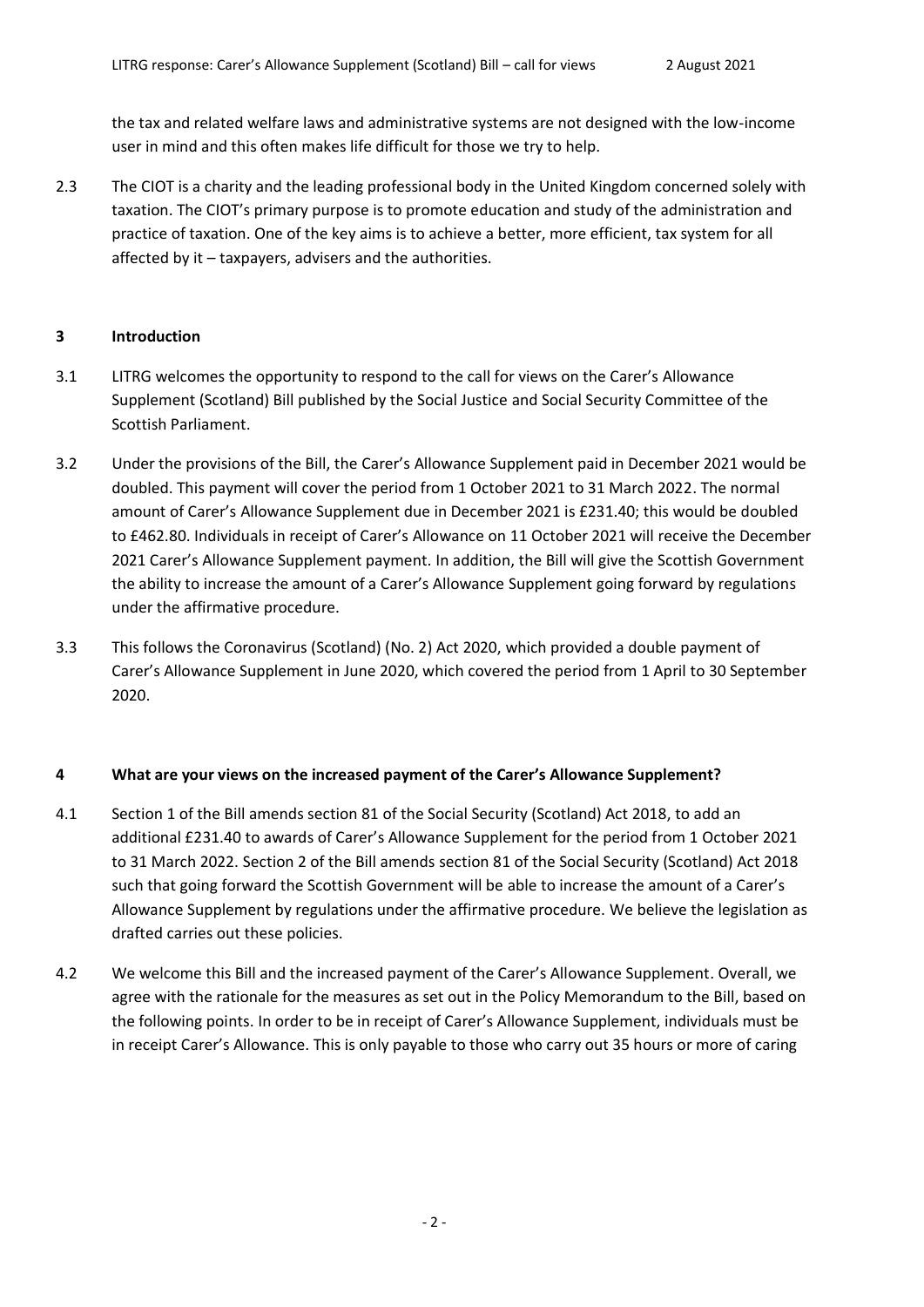per week. In addition, their income from earnings must be no more than £128 per week.<sup>1</sup> Moreover, as noted in the Policy Memorandum, Carer's Allowance is the lowest of all working age benefits, unpaid carers are likely to have suffered a loss of income during the coronavirus pandemic, and those in receipt of Carer's Allowance are more likely to be in the lower income deciles.

4.3 In terms of section 2 of the Bill, we agree that regulations subject to the affirmative procedure are a reasonable approach to take if there is a need to increase the amount of a Carer's Allowance Supplement going forward. Regulations subject to the affirmative procedure have some limitations, in that once drafted they cannot be amended – they can only pass or fail as published. Nevertheless, they provide a balance between scrutiny and speed; moreover, in relation to simply amending the amount of a benefit, as in this case, there is less danger of incorrect drafting and this seems a sensible approach to take.

### **5 Do you agree with increasing the December payment of Carer's Allowance Supplement?**

- 5.1 As noted in response to the previous question, we welcome the Bill and the increased payment of Carer's Allowance Supplement for December 2021.
- 5.2 This measure goes some way to recognising financially the important role carried out by unpaid carers. The increased payment will not only support the carers themselves, but indirectly, it will also support the people those unpaid carers are caring for, by helping to ensure that they can continue to carry out this role.

#### **6 Do you have any views on the Bill's Financial Memorandum?**

6.1 Eligibility for Carer's Allowance Supplement is based on eligibility for Carer's Allowance, which is in itself dependent on various factors, including level of earnings, number of hours worked and whether the cared for individual is in receipt of certain benefits. We would simply note that these factors are outwith the Scottish Government's control, as are publicity campaigns about such reserved benefits. Thus, it is possible that there could be an increase in eligibility for Carer's Allowance Supplement (resulting in increased costs for the Scottish Government) due to actions taken by the UK Government and its Departments – whether through changes to the entitlement rules for Carer's Allowance or awareness raising about Carer's Allowance. Presumably, the Scottish Fiscal Commission forecasts take these factors into account.

# **7 Do you consider the increased payment the best way to support unpaid carers with the challenges faced as a result of the COVID-19 pandemic?**

<sup>1</sup> After income tax, National Insurance contributions and certain expenses. See GOV.UK for more information: <https://www.gov.uk/carers-allowance/eligibility>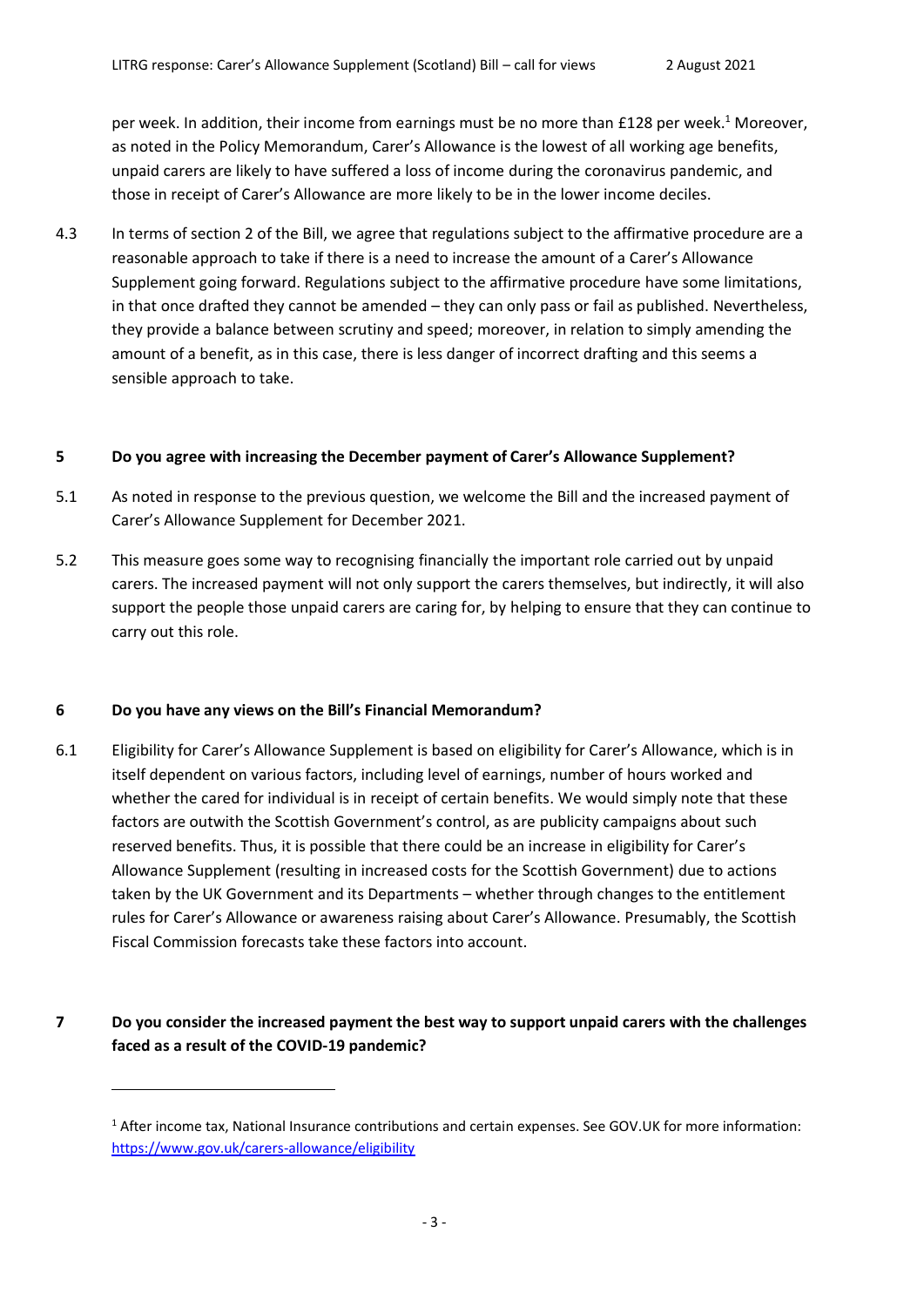- 7.1 We are not best placed to comment on whether there are other, non-financial methods of supporting unpaid carers. However, it appears to us that increasing the amount of Carer's Allowance Supplement is a good way of targeting support to unpaid carers. It of course does not assist those who do not qualify for Carer's Allowance and therefore Carer's Allowance Supplement for whatever reason.
- 7.2 We note that, because Carer's Allowance Supplement tops up Carer's Allowance, it is taxable because Carer's Allowance is taxable. Due to the terms of the Smith Agreement, however, it was important to ensure that being in receipt of the Carer's Allowance Supplement does not affect a carer's entitlement to other benefits, such as tax credits or Universal Credit. Thus Carer's Allowance Supplement is not taken into account when determining eligibility for tax credits and other benefits. Although it is taxable, because of the eligibility requirements, it is perhaps less likely that an unpaid carer is earning significant amounts of income at the same time as receiving Carer's Allowance Supplement, so it may in fact not be subject to tax. In this regard, for those unpaid carers that are eligible to receive the payment, it is a good way of providing assistance.
- 7.3 In our view, the way in which the legislation provides for the measure should ensure that the additional payment is treated in exactly the same way as any other payment of Carer's Allowance Supplement, for tax, tax credits and benefits purposes.
- 7.4 As we pointed out in our evidence in relation to the Coronavirus (Scotland) (No. 2) Bill,<sup>2</sup> a key issue will be to ensure good communications with recipients of the additional payment (and any future additional payments made by regulations). This is to ensure they know that the additional payment is correct and not a payment made in error. Although many carers may welcome the increased amount, some carers may be concerned that it is an error, which might cause them unnecessary worry. In addition, it is important to remind recipients that the payment is taxable, as some individuals who receive the payment may be taxpayers for the 2021/22 tax year.<sup>3</sup> Finally, clear information that their Carer's Allowance Supplement, including the additional amount, is not taken into account when determining entitlement to other benefits is necessary. This is important because for tax credits, Carer's Allowance Supplement is treated differently to Carer's Allowance.<sup>4</sup> As previously noted, LITRG is happy to assist in publicising these messages.
- **8 What level of parliamentary scrutiny do you think there should be for any future increases to the amount of Carer's Allowance Supplement?**

<sup>2</sup> [https://www.litrg.org.uk/latest-news/submissions/200519-consultation-coronavirus-scotland-no-2-bill](https://www.litrg.org.uk/latest-news/submissions/200519-consultation-coronavirus-scotland-no-2-bill-carer%E2%80%99s-allowance)[carer%E2%80%99s-allowance](https://www.litrg.org.uk/latest-news/submissions/200519-consultation-coronavirus-scotland-no-2-bill-carer%E2%80%99s-allowance)

<sup>&</sup>lt;sup>3</sup> This is most likely to occur if they have started or stopped being an unpaid carer during the tax year and during another part of the year were in employment or self-employment.

<sup>4</sup> Carer's Allowance is counted in full as 'social security income' for tax credit purposes, whereas Carer's Allowance Supplement is disregarded as income for tax credits.